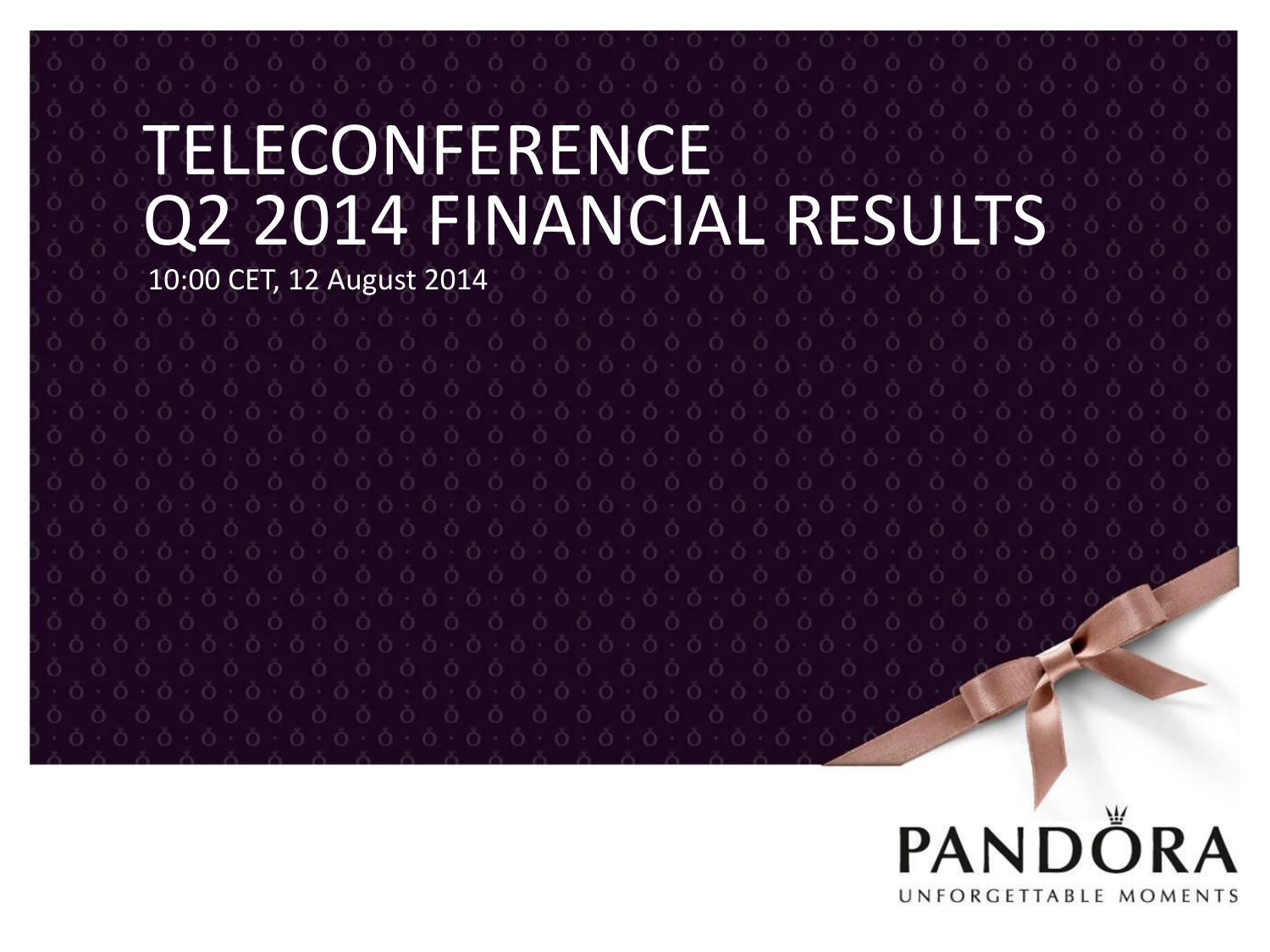### AGENDA

#### AGENDA

• Business highlights:

- Key developments in Q2 2014
- Market development and sales-out
- Performance of newly launched products
- Guidance 2014
- Financial review for Q2 2014
- Recap and Q&A



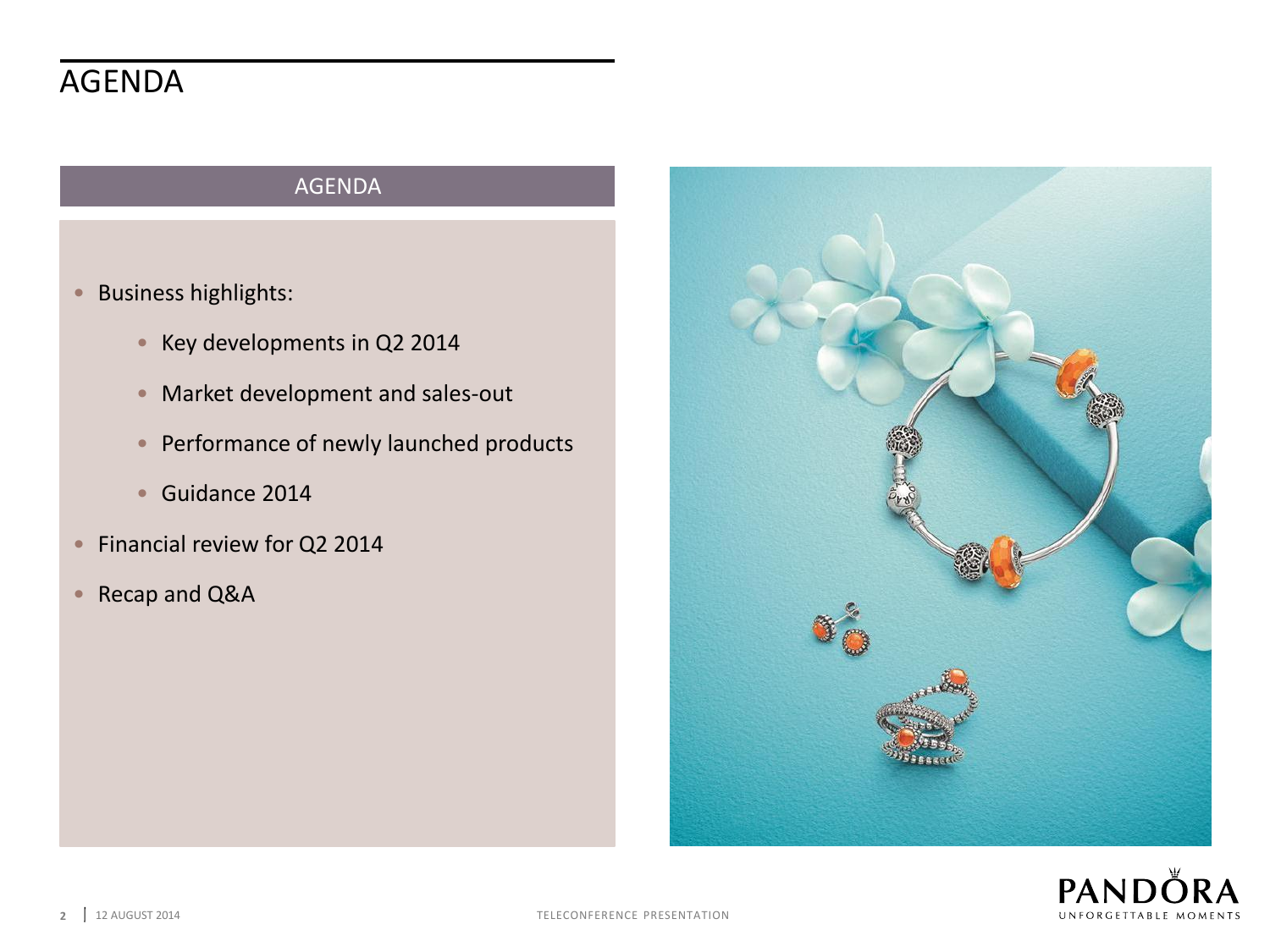### DISCI AIMER

Certain statements in this presentation constitute forward-looking statements. Forward-looking statements are statements (other than statements of historical fact) relating to future events and our anticipated or planned financial and operational performance. The words "targets," "believes," "expects," "aims," "intends," "plans," "seeks," "will," "may," "might," "anticipates," "would," "could," "should," "continues," "estimate" or similar expressions or the negatives thereof, identify certain of these forward-looking statements. Other forward-looking statements can be identified in the context in which the statements are made. Forward-looking statements include, among other things, statements addressing matters such as our future results of operations; our financial condition; our working capital, cash flows and capital expenditures; and our business strategy, plans and objectives for future operations and events, including those relating to our ongoing operational and strategic reviews, expansion into new markets, future product launches, points of sale and production facilities; and

Although we believe that the expectations reflected in these forward-looking statements are reasonable, such forwardlooking statements involve known and unknown risks, uncertainties and other important factors that could cause our actual results, performance or achievements or industry results, to differ materially from any future results, performance or achievements expressed or implied by such forward-looking statements. Such risks, uncertainties and other important factors include, among others: global and local economic conditions; changes in market trends and end-consumer preferences; fluctuations in the prices of raw materials, currency exchange rates, and interest rates; our plans or objectives for future operations or products, including our ability to introduce new jewellery and non-jewellery products; our ability to expand in existing and new markets and risks associated with doing business globally and, in particular, in emerging markets; competition from local, national and international companies in the United States, Australia, Germany, the United Kingdom and other markets in which we operate; the protection and strengthening of our intellectual property, including patents and trademarks; the future adequacy of our current warehousing, logistics and information technology operations; changes in Danish, E.U., Thai or other laws and regulation or any interpretation thereof, applicable to our business; increases to our effective tax rate or other harm to our business as a result of governmental review of our transfer pricing policies, conflicting taxation claims or changes in tax laws; and other factors referenced in this presentation.

Should one or more of these risks or uncertainties materialize, or should any underlying assumptions prove to be incorrect, our actual financial condition, cash flows or results of operations could differ materially from that described herein as anticipated, believed, estimated or expected.

We do not intend, and do not assume any obligation, to update any forward-looking statements contained herein, except as may be required by law or the rules of NASDAQ OMX Copenhagen. All subsequent written and oral forward-looking statements attributable to us or to persons acting on our behalf are expressly qualified in their entirety by the cautionary statements referred to above and contained elsewhere in this presentation.

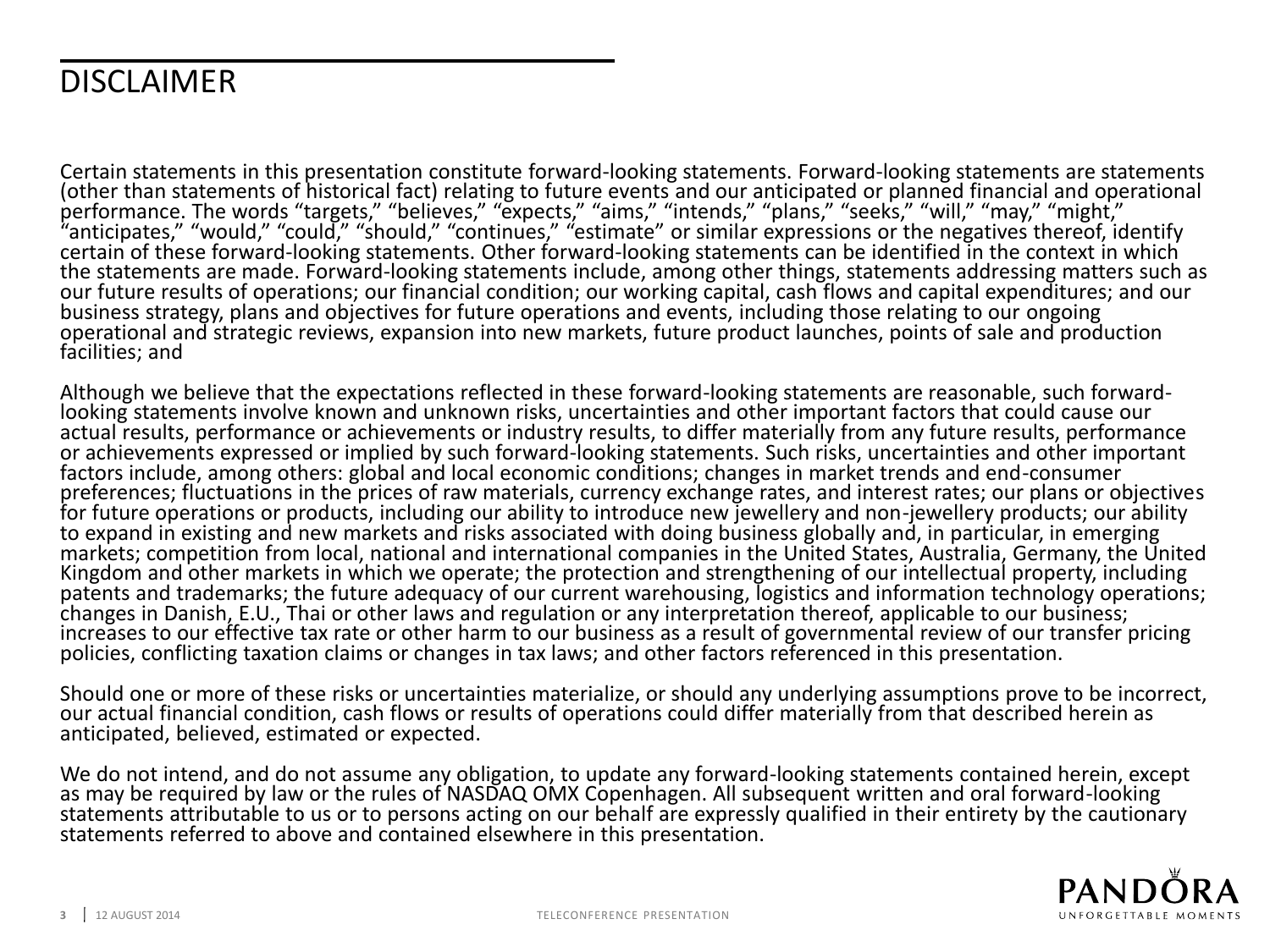## IMPORTANT EVENTS IN Q2 2014

- Q2 2014 revenue was DKK 2,544 million, an increase of 31.7% or 37.1% in local currency, driven by all geographic regions, positively impacted by:
	- Success of newly launched products, in particular the Mother's Day collection
	- Continued positive development in revenue from Rings, which increased 200%
	- Network expansion across all geographies including 265 new concept stores compared to Q2 2013
- All major markets continued the positive development in sales-out from concept stores (like-for-like)
- EBITDA increased 68.5% to DKK 893 million an EBITDA margin of 35.1%
	- Including a gain of 4.7pp on gross margin driven by lower commodity prices (compared to Q2 2013)
- Free cash flow was DKK 547 million vs. DKK 102 million in Q2 2013
	- Primarily driven by increasing profits
- Revenue guidance increased to more than DKK 11.0 billion from more than DKK 10.5 billion
- DKK 2.4 billion share buyback programme on track 2% of the share capital bought back in H1 2014, corresponding to DKK 975 million

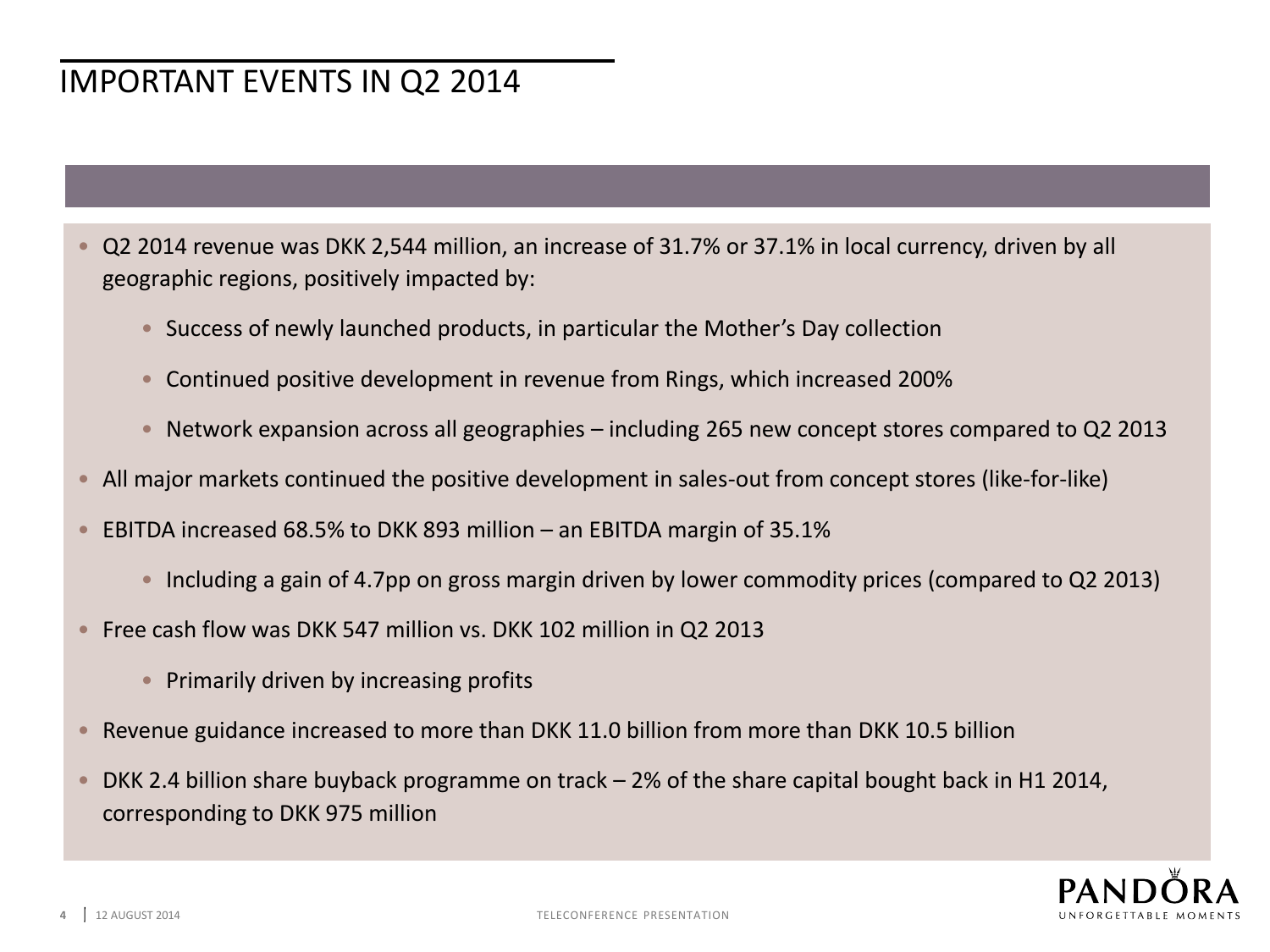### REGIONAL REVENUE DEVELOPMENT

#### REVENUE BREAKDOWN BY GEOGRAPHY (DKKm)

|                           | Q2 2014               | Q2 2013 | FY 2013 | Growth<br>Q2/Q2 | <b>LC Growth</b><br>Q2/Q2 | <b>Share of</b><br>revenue<br>(Q2 2014) |
|---------------------------|-----------------------|---------|---------|-----------------|---------------------------|-----------------------------------------|
| <b>Americas</b>           | $\vert$ 1,097 $\vert$ | 1,045   | 4,156   | 5.0%            | 11.7%                     | 43.1%                                   |
| US                        | 824                   | 802     | 3,201   | 2.7%            | 8.3%                      | 32.4%                                   |
| <b>Other Americas</b>     | 273                   | 243     | 955     | 12.3%           | 22.7%                     | 10.7%                                   |
| <b>Europe</b>             | 1,064                 | 642     | 3,760   | 65.7%           | 63.9%                     | 41.8%                                   |
| UK                        | 285                   | 178     | 1.158   | 60.1%           | 53.2%                     | 11.2%                                   |
| Germany                   | 107                   | 95      | 544     | 12.6%           | 12.6%                     | 4.2%                                    |
| Other Europe              | 672                   | 369     | 2,058   | 82.1%           | 82.1%                     | 26.4%                                   |
| <b>Asia Pacific</b>       | 383                   | 244     | 1,094   | 57.0%           | 75.3%                     | 15.1%                                   |
| Australia                 | 183                   | 153     | 681     | 19.6%           | 38.4%                     | 7.2%                                    |
| <b>Other Asia Pacific</b> | 200                   | 91      | 413     | 119.8%          | 157.4%                    | 7.9%                                    |
| <b>Total</b>              | <sub>2,544</sub>      | 1,931   | 9,010   | 31.7%           | 37.1%                     | 100.0%                                  |

- US increase 8.3% in local currency primarily driven by West Coast stores
- Other Americas positively impacted by inclusion of Brazil (Q1 2014) but impacted by balancing of sales-in between quarters in Canada
- Continued strong development in Europe – in particular in the UK and newer markets France, Italy and Russia
- Australia increase 38.4% in local currency primarily driven by strong ring sales
- Hong Kong, Singapore, Malaysia and Taiwan drive growth in Other Asia Pacific

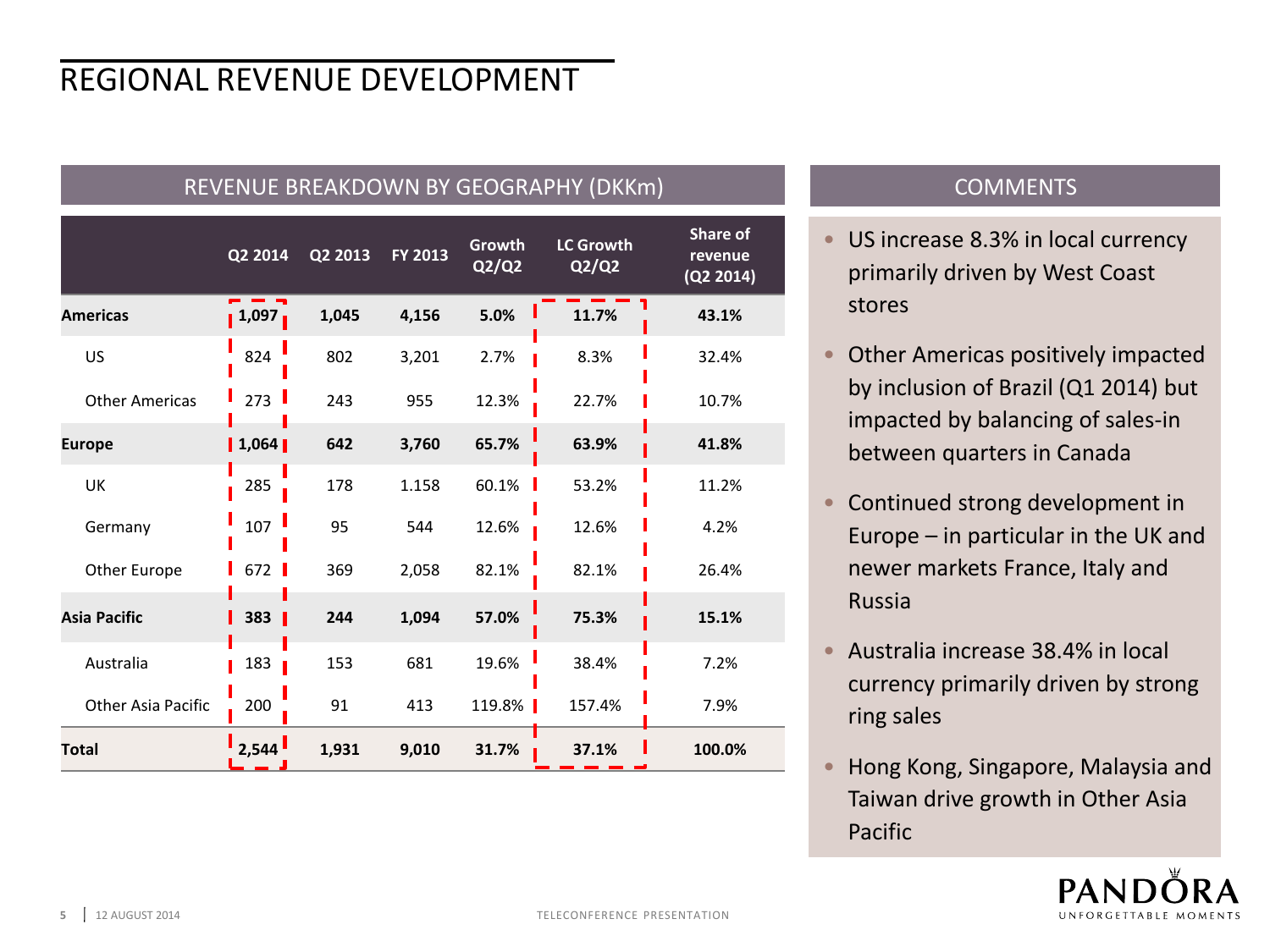## SALES-OUT POSITIVE IN ALL MAJOR MARKETS

#### LIKE-FOR-LIKE CONCEPT STORES – SALES-OUT DEVELOPMENT (Y/Y GROWTH)









- Continued positive like-for-like growth across all four major markets
- US sales-out growth mid-single digit or more in all major regions except for the Northeast
- UK and Australia driven by strong in-store execution products and products – Rings in particular doing well
- Sales-out in Germany continues to be driven by good performance in the PANDORA owned stores

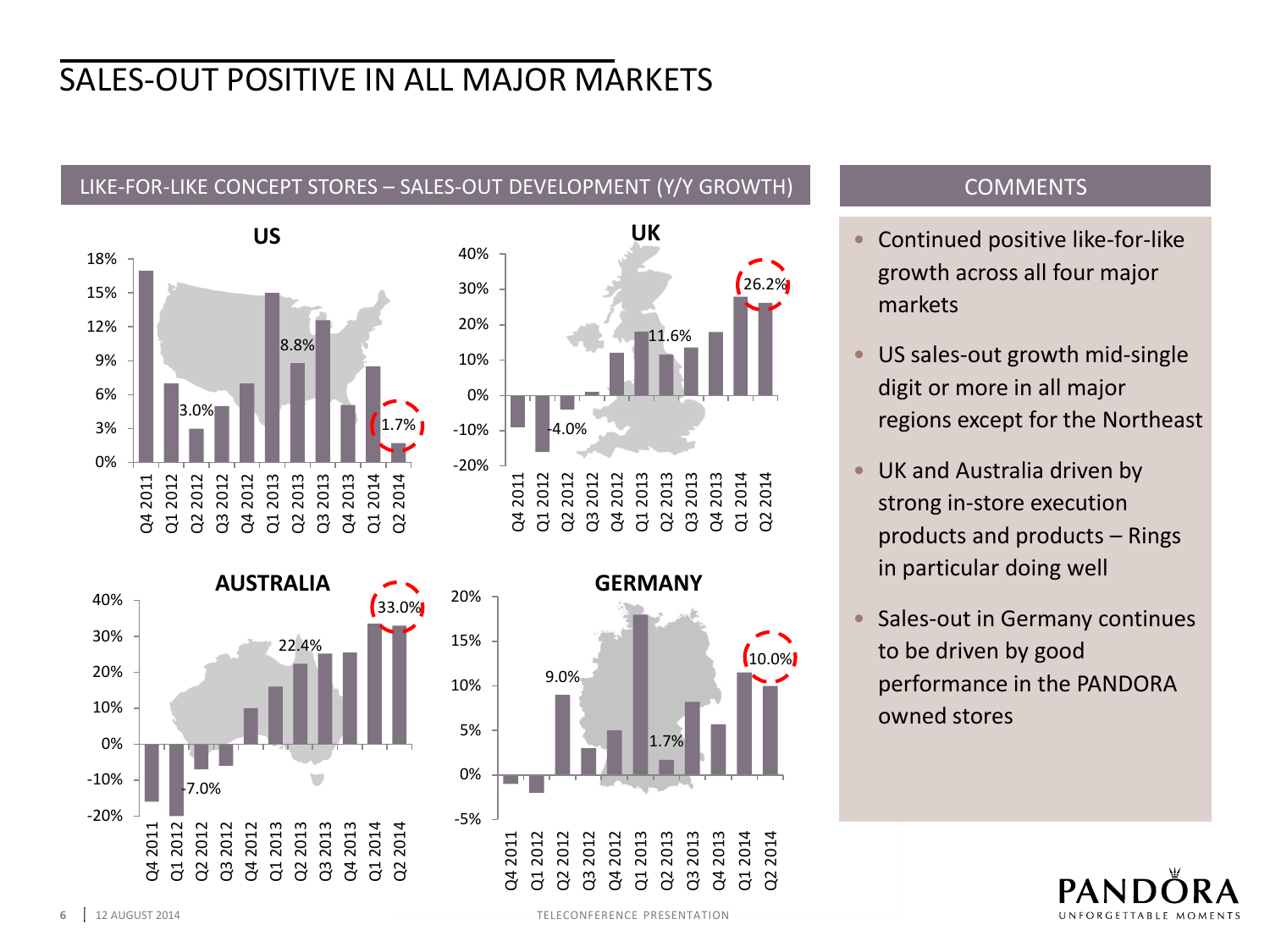### RECENT US EVENTS

#### ACQUISITION OF HANNOUSH STORES

- PANDORA has acquired 27 concept stores in the US from biggest US franchisee, Hannoush
	- 5 stores to be returned to franchisees
- Transaction a part of the effort to refresh Northeast network
	- "Evolution"-concept to be implemented
	- Focus on improved in-store execution
- The total investment amount to USD 35 million
	- USD 29 million for the stores
	- Upgrading of stores estimated at USD 6 million
- The 27 stores generated retail revenue of USD 50 million in 2013



### STRATEGIC ALLIANCE WITH DISNEY

- PANDORA has entered into a long-term licensing agreement with Disney, to produce Disney-themed jewellery
- The agreement also includes presence in Walt Disney World and Disneyland
- To be launched in the US, Canada, Mexico, Puerto Rico, Central America and the Caribbean in November 2014

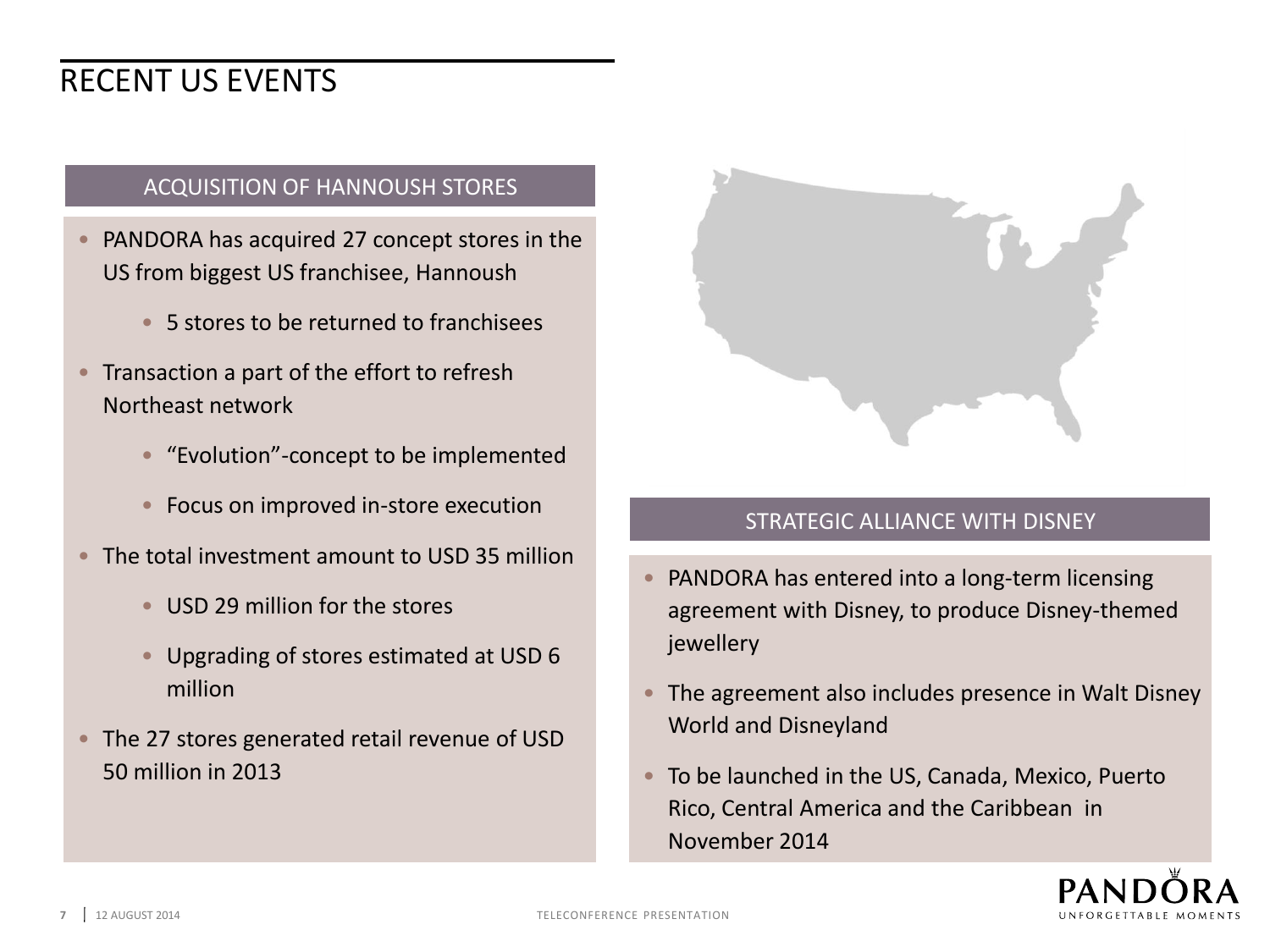### PERFORMANCE OF NEWLY LAUNCHED PRODUCTS



- Mother's Day and High Summer collection launched in the quarter and performing well
- Summer collection generated more revenue in the stores than last year's Summer collection (excluding the one-off impact last year from the silver bangle), with only half the number of DVs
- The PANDORA ESSENCE COLLECTION performs well helped by new charms and bracelets launched in the quarter
- Products launched within the last 12 months continue to do well and represented roughly 50% of sales-in and a third of sales out

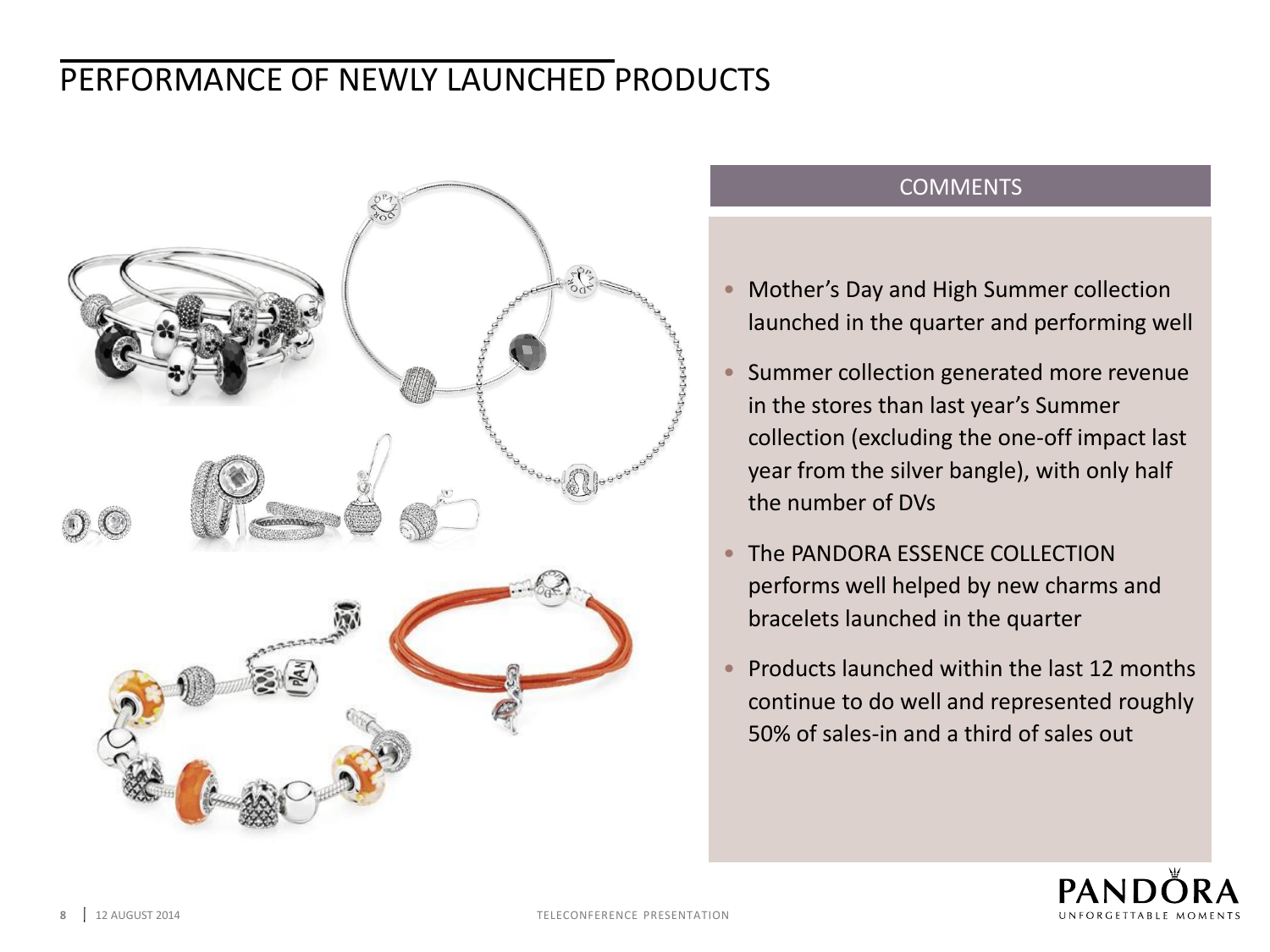### 2014 FINANCIAL EXPECTATIONS



#### 2014 FINANCIAL EXPECTATIONS

- Revenue of more than DKK 11.0 billion (upgraded from more than DKK 10.5 billion)
- EBITDA margin of approx. 35%
- CAPEX of approx. DKK 550 million (includes expansion of the production facilities in Thailand)
- Effective tax rate of approx. 20%
- During 2014, PANDORA expects to open more than 275 concept stores (upgraded from more than 225)

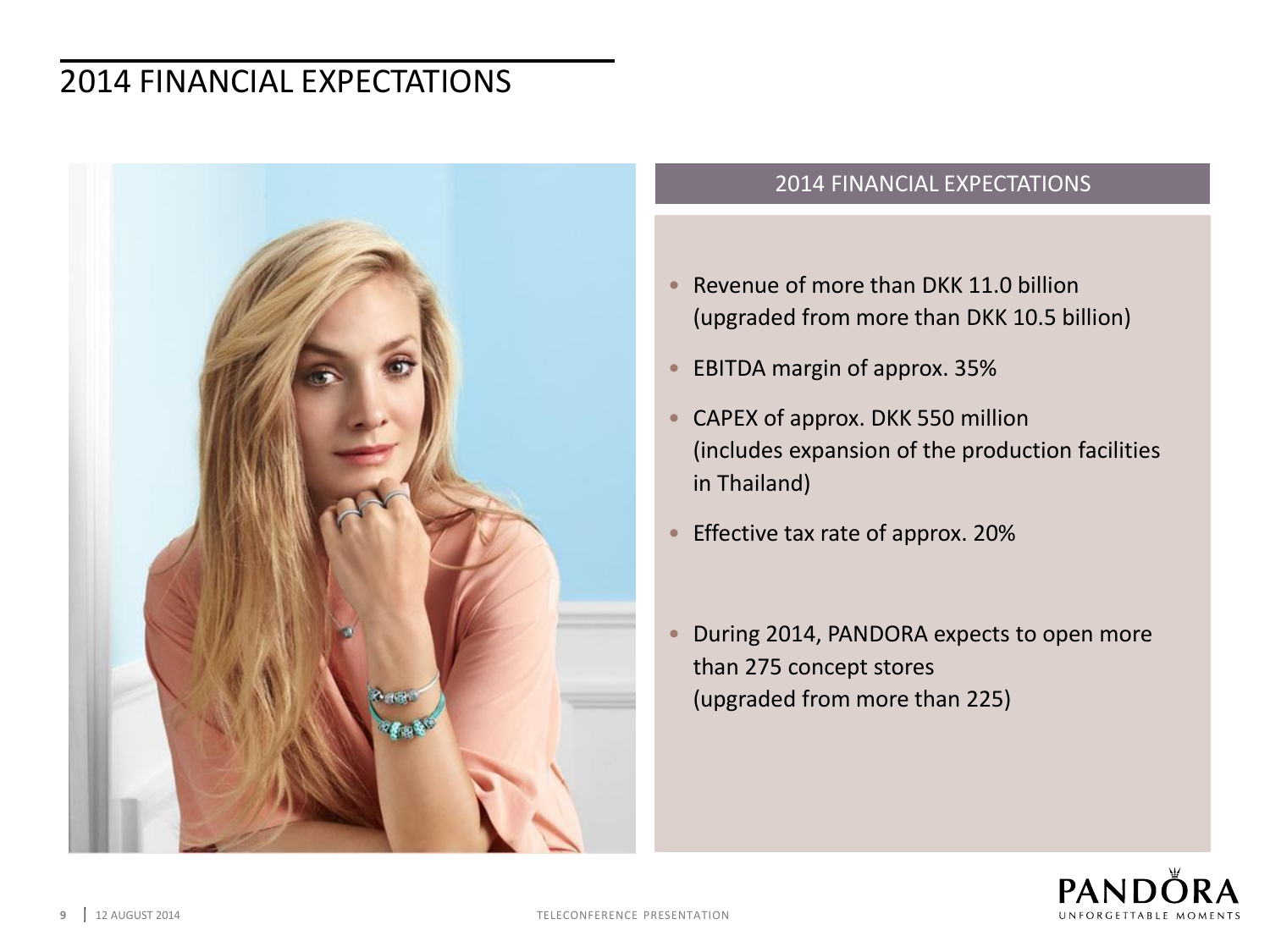### REVENUE DEVELOPMENT



#### REVENUE (DKKm)

- 37.1% growth in local currency
- Volume up 28.5%
- ASP DKK 138 (vs. DKK 134 in Q2 2013)



#### SHARE OF BRANDED REVENUE SHARE OF REVENUE PER CHANNEL

|                        | Q2 2014 |
|------------------------|---------|
| Concept stores         | 54.2%   |
| Shop-in-shops          | 17.8%   |
| Gold                   | 14.1%   |
| <b>Total branded</b>   | 86.1%   |
| Silver                 | 6.9%    |
| White & travel retail  | 4.1%    |
| <b>Total unbranded</b> | 11.0%   |
| <b>Total direct</b>    | 97.1%   |
| 3rd party              | 2.9%    |
| Total                  | 100.0%  |

- Total revenue increased by 31.7% primarily driven by volume growth
- Revenue growth distributed between like-for-like sales-in (around 60%) and store openings (around 40%)
- Average Sales Price increase to DKK 138 driven by higher share of Rings and increased share of revenue from PANDORA owned stores (around 15% vs. 10% in Q2 2013)
- Branded distribution generated 86.1% of revenue in Q2 2014, driven by more branded stores as well as higher average revenue per concept store

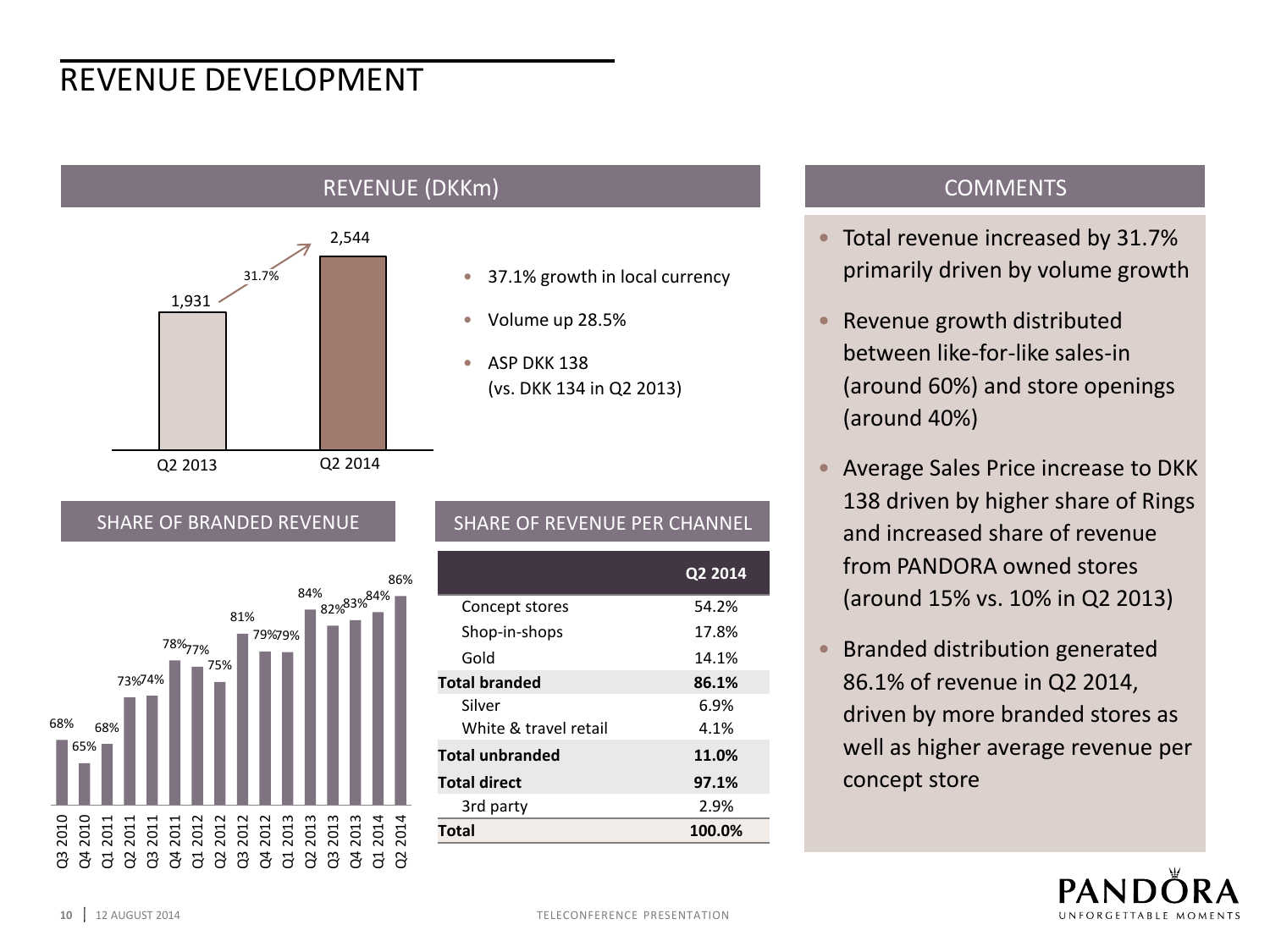### DEVELOPMENT IN OUR DISTRIBUTION NETWORK

### NUMBER OF STORES AND OPENINGS **COMMENTS**

|                         |               | Number of stores | Net openings |                             |                        |                        |
|-------------------------|---------------|------------------|--------------|-----------------------------|------------------------|------------------------|
|                         | Q2 2014       | Q1 2014          | Q2 2013      | Share of total<br>(Q2 2014) | Q2 2014<br>vs. Q1 2014 | Q2 2014<br>vs. Q2 2013 |
| Concept stores          | 1,214         | 1,137            | 949          | 12.1%                       | 77                     | 265                    |
| - Hereof PANDORA-owned  | 175           | 158              | 120          | 1.7%                        | 17                     | 54                     |
| Shop-in-shops           | 1,443         | 1,388            | 1,322        | 14.4%                       | 55                     | 121                    |
| - Hereof PANDORA-owned  | 59            | 60               | 55           | 0.6%                        | ı<br>$-1$              | 4                      |
| Gold                    | 2,323         | 2,323            | 2,339        | 23.1%                       | $\Omega$               | -16                    |
| <b>Total branded</b>    | 4,980         | 4,848            | 4,610        | 49.6%                       | 132                    | 370                    |
| Silver                  | 3,060         | 3,098            | 3,148        | 30.4%                       | $-38$                  | -88                    |
| White and travel retail | $\vert$ 2,006 | 2,126            | 2,579        | 20.0%                       | $-120$                 | $-573$                 |
| <b>Total</b>            | 10,046        | 10.072           | 10,337       | 100.0%                      | $-26$                  | $-291$                 |

#### NUMBER OF STORES, KEY NEW MARKETS

| End of Q2 2014    |      |     |                            |    |    |   | <b>Net openings</b>       |                |      |      |      |
|-------------------|------|-----|----------------------------|----|----|---|---------------------------|----------------|------|------|------|
|                   | Rest |     |                            |    |    |   | Q <sub>2</sub>            | Q <sub>1</sub> | Q4   |      |      |
|                   |      |     | Brazil Russia France Italy |    |    |   | China Japan of Asia Total |                | 2014 | 2014 | 2013 |
| Concept<br>stores | 22   | 150 | 27                         | 29 | 28 | 1 | 62                        | 319            | 37   | 23   | 31   |
| Shop-in-shop      | 2    | 40  | 33                         | 7  | 17 | 6 | 69                        | 174            |      | 6    | 9    |
| <b>Total</b>      | 24   | 190 | 60                         | 36 | 45 |   | 131                       | 493            | 44   | 29   | 40   |

- 132 branded points of sale opened in Q2 2014, including 77 concept store net openings
- Continued focus on global branded network – 370 branded points of sale opened since Q2 2013 including:
	- 265 concept stores
	- 121 shop-in-shops
- 17 new O&O stores opened since Q1 2014; 11 in Europe and 5 in Americas (hereof 4 in Brazil)

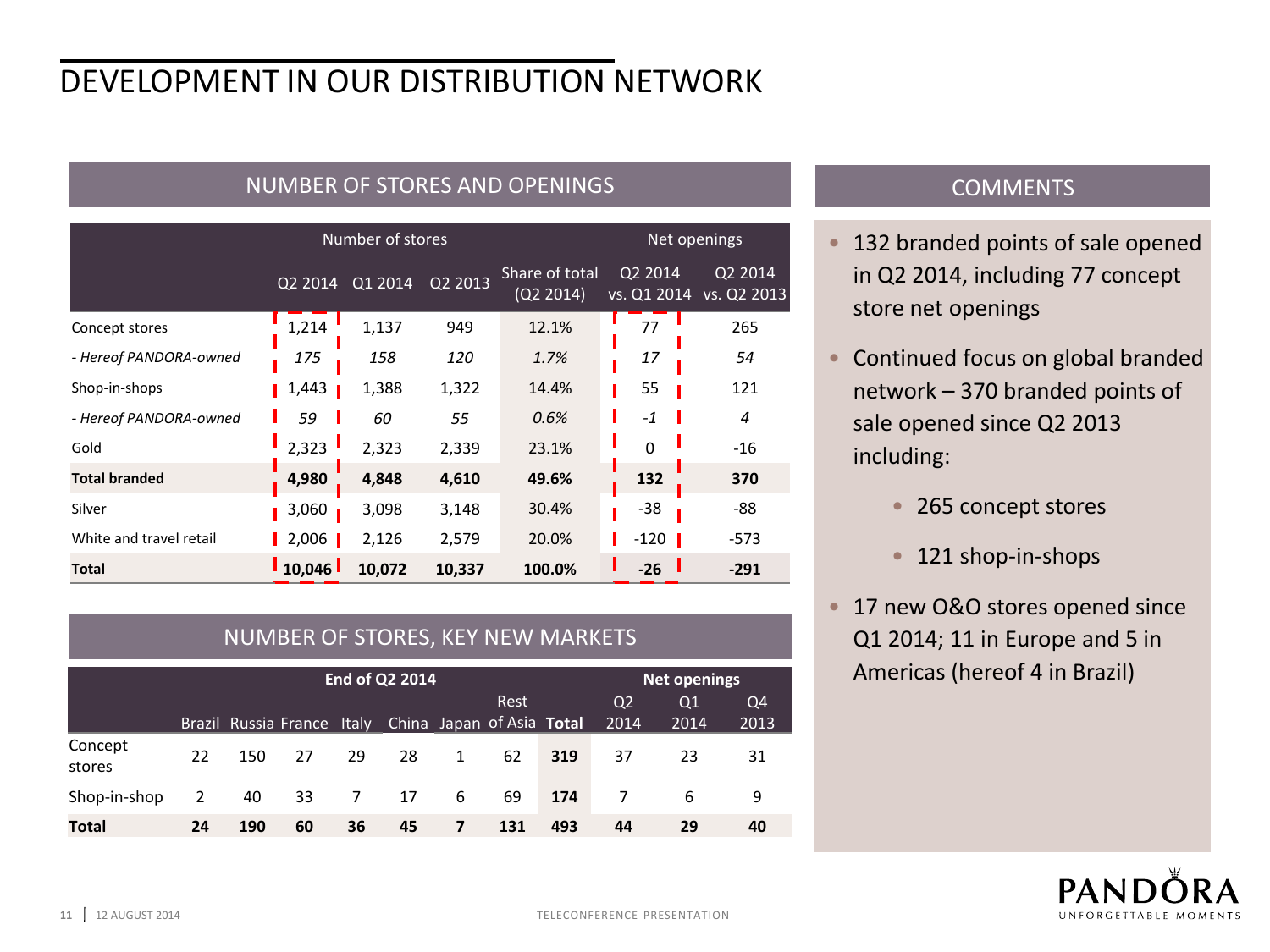### PRODUCT MIX

| <b>PRODUCT MIX (DKKm)</b>       |         |         |         |                      |                              |  |  |
|---------------------------------|---------|---------|---------|----------------------|------------------------------|--|--|
|                                 | Q2 2014 | Q2 2013 | FY 2013 | <b>Growth</b><br>Q/Q | Share of<br>total<br>Q2 2014 |  |  |
| Charms                          | 1,705   | 1,404   | 6,293   | 21.4%                | 67.1%                        |  |  |
| Silver and gold charm bracelets | 262     | 203     | 1,157   | 29.1%                | 10.3%                        |  |  |
| Rings                           | 273     | 91      | 550     | 200.0%               | 10.7%                        |  |  |
| Other jewellery                 | 304     | 233     | 1,010   | 30.5%                | 11.9%                        |  |  |
| <b>Total</b>                    | 2,544   | 1,931   | 9,010   | 31.7%                | 100.0%                       |  |  |

### PRODUCT SPLIT AS PERCENTAGE OF TOTAL REVENUE



- Positive development across all categories
- Revenue from Rings increased 200% following the increased focus on the category across all regions
- Other Jewellery increased by 30.5%, driven by necklaces and earrings
- Charms and Bracelets share of revenue decreased to 77.4%, as Rings capture an increasing share of revenue

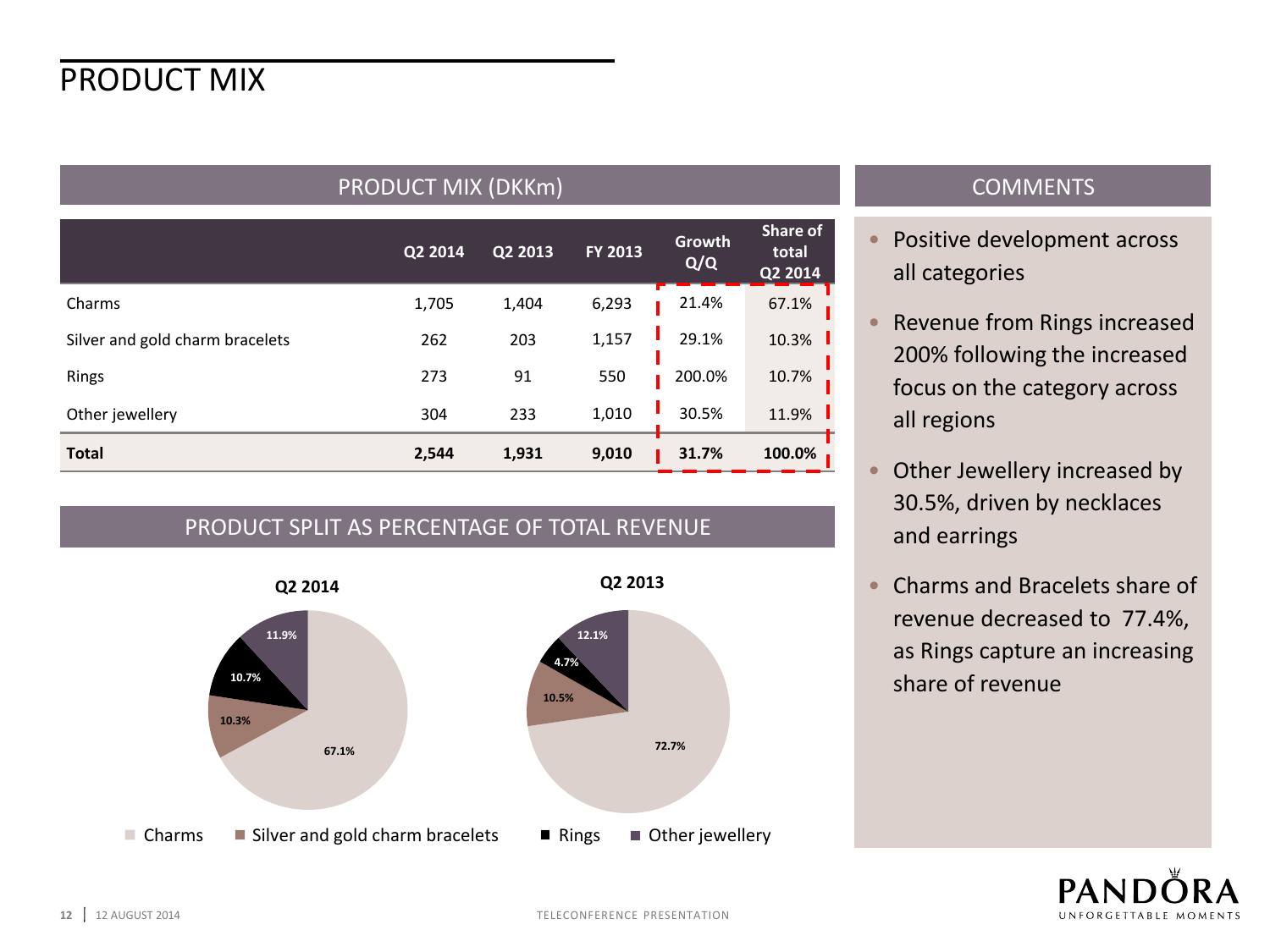### GROSS MARGIN DEVELOPMENT

#### GROSS PROFIT (DKKm) AND GROSS MARGIN (%)

| <b>DKKm</b>   | Q2 2014 | Q1 2014 | Q2 2013 | FY 2013 |
|---------------|---------|---------|---------|---------|
| Revenue       | 2,544   | 2,592   | 1,931   | 9,010   |
| Cost of sales | 746     | 801     | 657     | 3,011   |
| Gross profit  | 1,798   | 1,791   | 1.274   | 5,999   |
| Gross margin  | 70.7%   | 69.1%   | 66.0%   | 66.6%   |



- Gross margin up 4.7 percentage points vs. Q2 2013 driven by lower commodity prices
- Excluding hedging and inventory time lag, underlying gross margin would have been approximately 73% based on average gold and silver spot prices in Q2 2014
- Gross margin impact of 1-2pp if 10% deviation on commodities

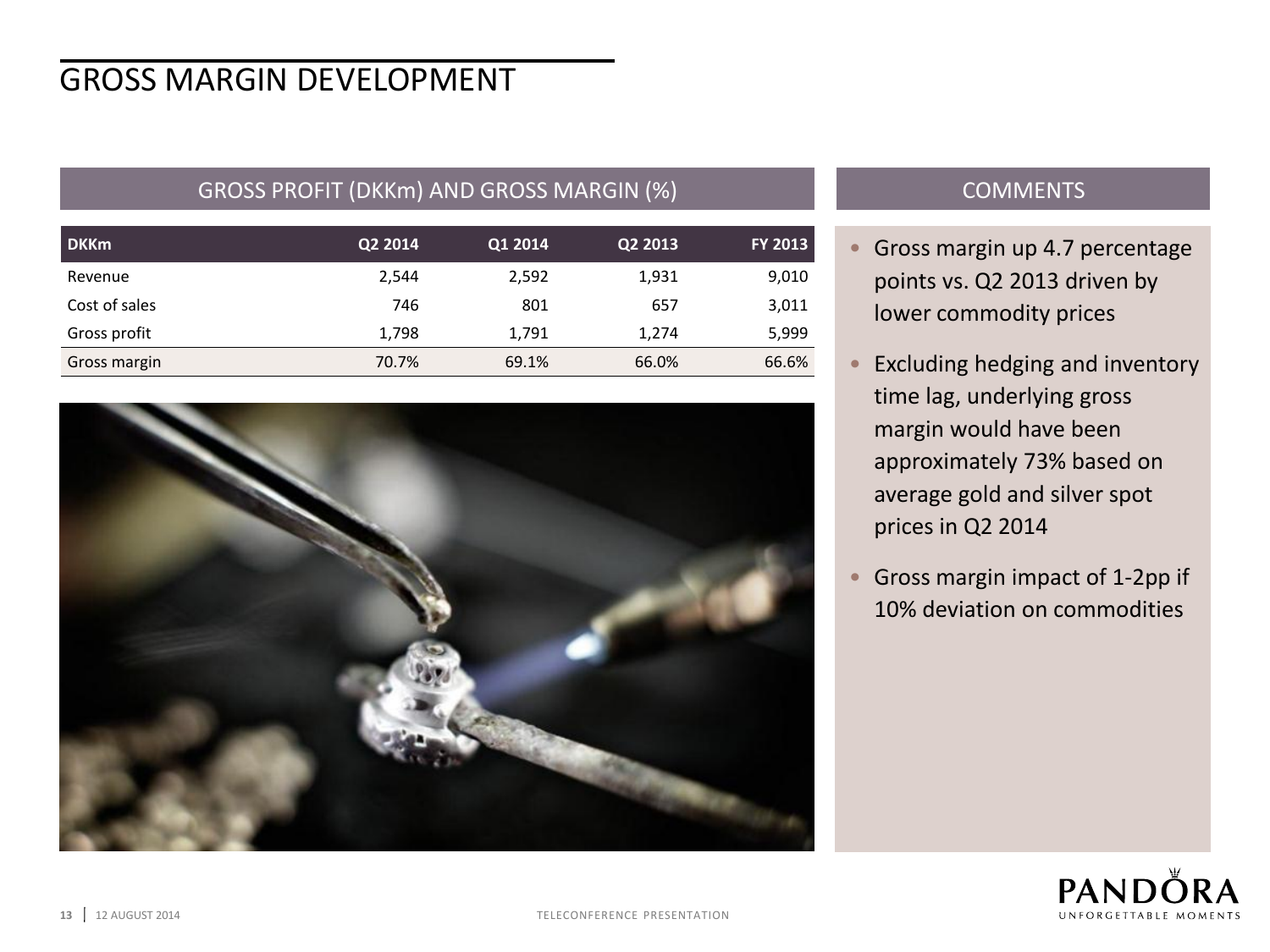### OPEX DEVELOPMENT

| <b>OPEX &amp; MARGINS</b>       |         |         |         |         |  |  |  |
|---------------------------------|---------|---------|---------|---------|--|--|--|
|                                 | Q2 2014 | Q1 2014 | Q2 2013 | FY 2013 |  |  |  |
| <b>Gross profit</b>             |         |         |         |         |  |  |  |
| Share of revenue                | 70.7%   | 69.1%   | 66.0%   | 66.6%   |  |  |  |
| <b>DKKm</b>                     | 1,798   | 1,791   | 1,274   | 5,999   |  |  |  |
| <b>Operational expenses</b>     |         |         |         |         |  |  |  |
| Share of revenue                | 37.6%   | 34.9%   | 40.9%   | 36.8%   |  |  |  |
| <b>DKKm</b>                     | 957     | 904     | 791     | 3,318   |  |  |  |
| Sales and distribution expenses |         |         |         |         |  |  |  |
| Share of revenue                | 18.0%   | 16.0%   | 18.4%   | 16.8%   |  |  |  |
| <b>DKKm</b>                     | 457     | 415     | 356     | 1,517   |  |  |  |
| Marketing expenses              |         |         |         |         |  |  |  |
| Share of revenue                | 8.6%    | 8.1%    | 10.5%   | 9.8%    |  |  |  |
| <b>DKKm</b>                     | 219     | 210     | 203     | 880     |  |  |  |
| Administrative expenses         |         |         |         |         |  |  |  |
| Share of revenue                | 11.0%   | 10.8%   | 12.0%   | 10.2%   |  |  |  |
| <b>DKKm</b>                     | 281     | 279     | 232     | 921     |  |  |  |
| <b>EBIT</b>                     |         |         |         |         |  |  |  |
| <b>EBIT margin</b>              | 33.1%   | 34.2%   | 25.0%   | 29.8%   |  |  |  |
| Depreciation and amortisation*  | 52      | 50      | 48      | 200     |  |  |  |
| <b>EBITDA</b>                   |         |         |         |         |  |  |  |
| <b>EBITDA</b> margin            | 35.1%   | 36.1%   | 27.4%   | 32.0%   |  |  |  |

#### **COMMENTS**

- Increase in sales and distribution expenses driven by higher revenue, an increase in owned and operated stores and investments in the e-commerce platform
- Marketing expenses were DKK 219 million corresponding to 8.6% of revenue down from 10.5% in Q2 2013
- Administrative expenses were DKK 281 million corresponding to 11.0% of revenue and impacted by:
	- Increase in IT costs
	- Increased headcount
	- New offices



\*Excluding gains/losses from sale of assets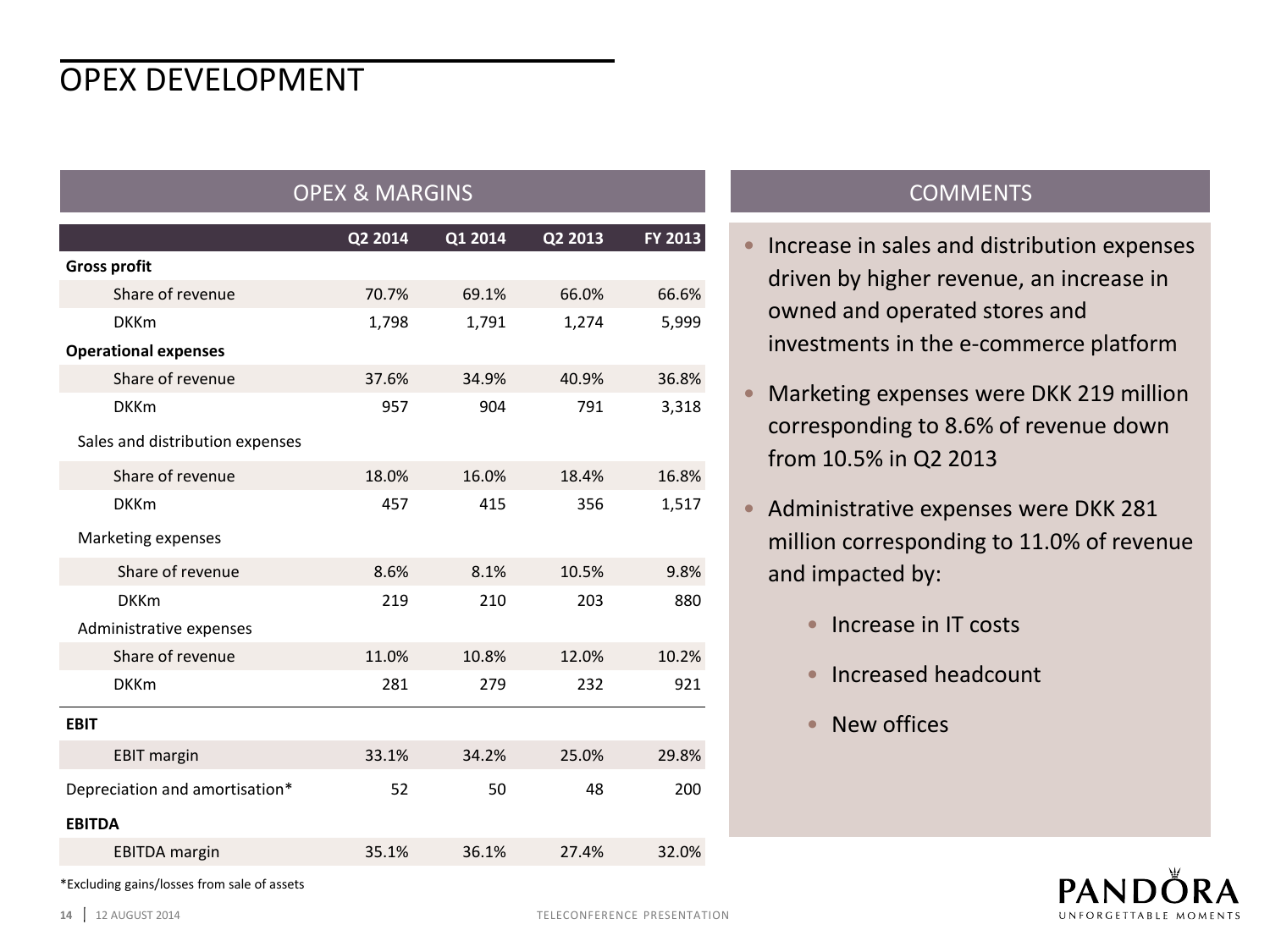### REGIONAL EBITDA MARGINS

| <b>EBITDA MARGINS</b>             |         |         |                                                       |         |         |         |                                      |
|-----------------------------------|---------|---------|-------------------------------------------------------|---------|---------|---------|--------------------------------------|
|                                   | Q2 2014 | Q1 2014 | Q2 2014<br>VS.<br>Q1 2014<br>$(% \mathbf{A})$ (% pts) | Q4 2013 | Q3 2013 | Q2 2013 | Q2 2014<br>VS.<br>Q2 2013<br>(% pts) |
| Americas                          | 46.3%   | 44.3%   | 2.0%                                                  | 37.7%   | 44.2%   | 44.7%   | 1.6%                                 |
| Europe                            | 39.3%   | 39.8%   | $-0.5%$                                               | 40.4%   | 39.6%   | 23.1%   | 16.2%                                |
| Asia Pacific                      | 46.7%   | 50.3%   | $-3.6%$                                               | 38.7%   | 40.2%   | 36.1%   | 10.6%                                |
| Unallocated<br>costs <sup>1</sup> | $-8.3%$ | $-7.1%$ | $-1.2%$                                               | $-5.6%$ | $-7.9%$ | $-9.0%$ | 0.7%                                 |
| <b>Group EBITDA</b><br>margin     | 35.1%   | 36.1%   | $-1.0%$                                               | 33.5%   | 33.8%   | 27.4%   | 7.7%                                 |

#### **COMMENTS**

- All regional margins positively impacted by the improved gross margin
- Americas adversely impacted (1 percentage point) by Brazil being moved from Other Europe to Other Americas
- Europe and Asia Pacific significantly up compared to Q2 2013, driven by leverage on costs in new markets

 $1$  Unallocated costs includes HQ costs, central marketing and administration cost in Thailand

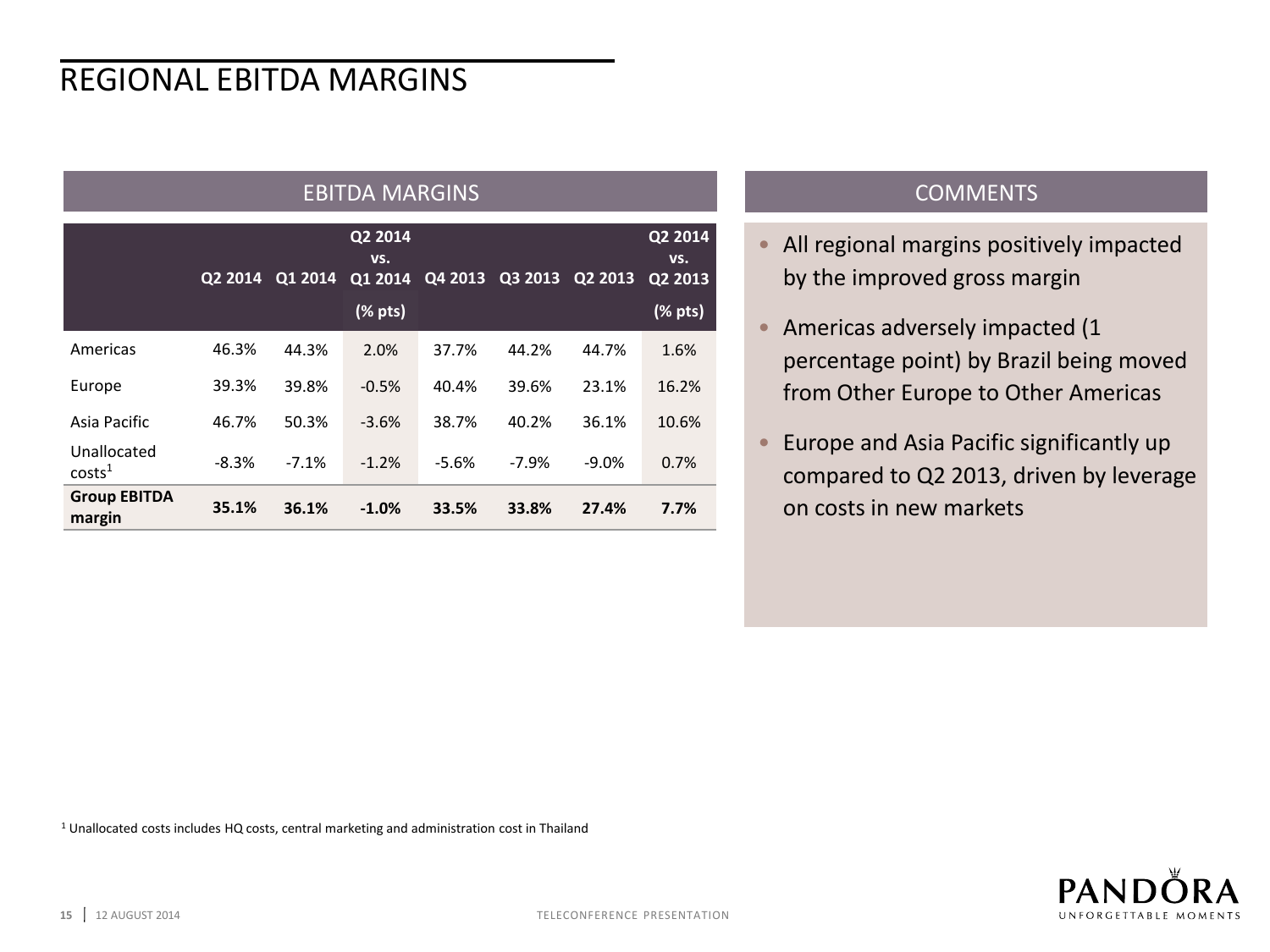### PROFIT DEVELOPMENT

| FINANCIAL ITEMS, TAX AND NET PROFIT |             |         |         |  |  |  |  |
|-------------------------------------|-------------|---------|---------|--|--|--|--|
| <b>DKKm</b>                         | Q2 2014     | Q2 2013 | FY 2013 |  |  |  |  |
| <b>EBIT</b>                         | 841         | 483     | 2,681   |  |  |  |  |
| Finance income                      | $\mathbf 1$ | 50      | 167     |  |  |  |  |
| Finance expenses                    | $-14$       | $-1$    | $-106$  |  |  |  |  |
| <b>Profit before tax</b>            | 828         | 532     | 2,742   |  |  |  |  |
| Income tax expenses                 | $-166$      | $-101$  | $-522$  |  |  |  |  |
| Effective tax rate                  | 20.0%       | 19.0%   | 19.0%   |  |  |  |  |
| <b>Net profit</b>                   | 662         | 431     | 2,220   |  |  |  |  |

- Net finance income amounted to DKK -13 million in Q1 2014
- Net profit increased to DKK 662 million
- Effective tax rate 20.0%

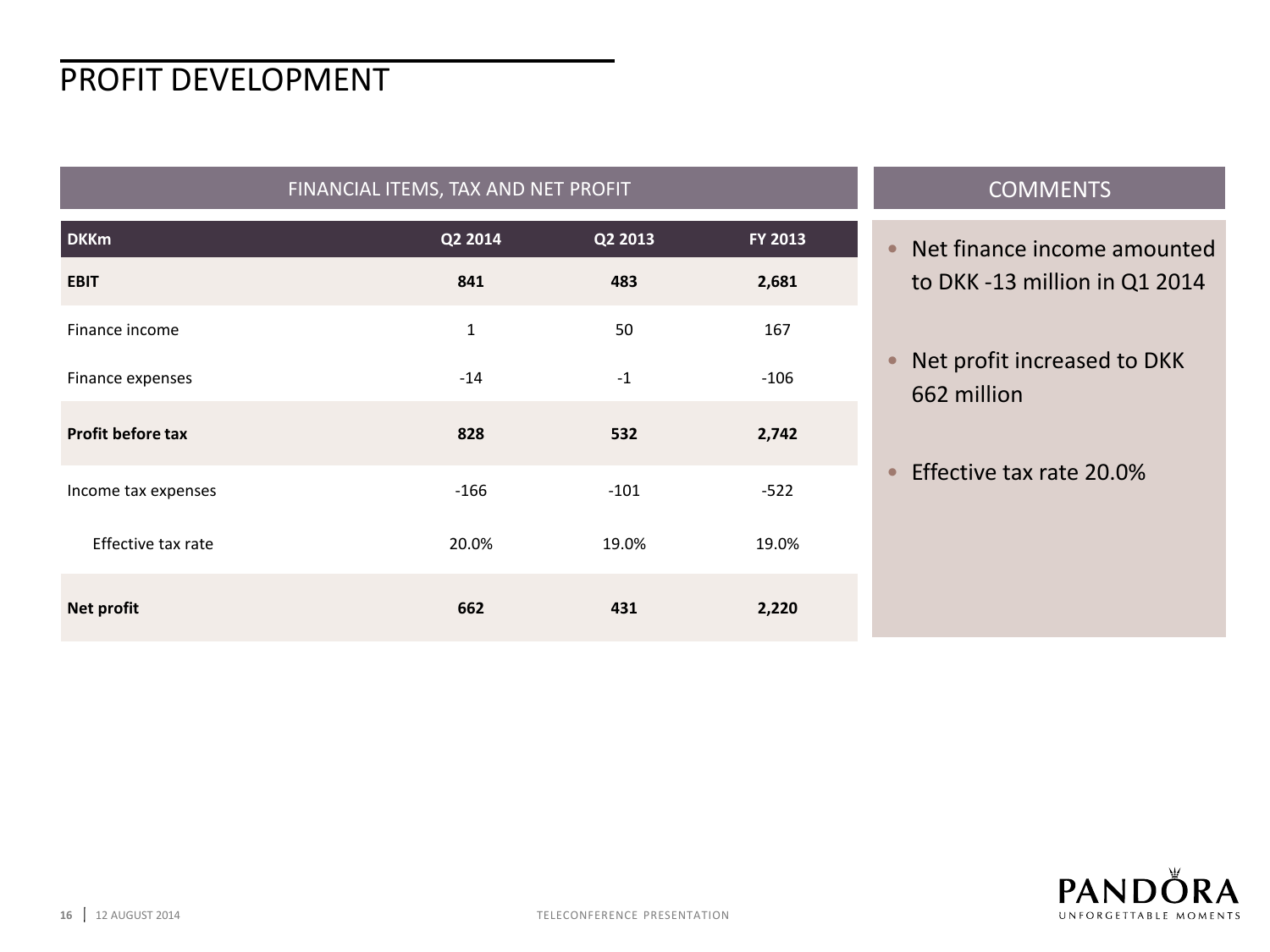### WORKING CAPITAL DEVELOPMENT

#### WORKING CAPITAL AND CASH MANAGEMENT **COMMENTS**

| <b>DKKm</b>                                  | Q2 2014 | Q1 2014 | Q4 2013 | Q3 2013 | Q2 2013 |
|----------------------------------------------|---------|---------|---------|---------|---------|
| Inventory                                    | 1,684   | 1,574   | 1,490   | 1.603   | 1,463   |
| Trade receivables                            | 792     | 889     | 895     | 1.017   | 687     |
| Trade payables                               | 633     | 613     | 539     | 481     | 184     |
| <b>Operating working capital</b>             | 1,843   | 1,850   | 1,846   | 2,139   | 1,966   |
| Share of revenue <sup>1</sup>                | 18.0%   | 19.3%   | 20.5%   | 25.6%   | 24.9%   |
| Other receivables                            | 571     | 548     | 731     | 702     | 719     |
| Tax receivables                              | 49      | 41      | 35      | 128     | 163     |
| Provisions                                   | 590     | 601     | 506     | 447     | 444     |
| Income tax payable                           | 769     | 651     | 546     | 478     | 394     |
| Other payables                               | 388     | 576     | 699     | 551     | 823     |
| Net working capital including<br>derivatives | 716     | 611     | 861     | 1,493   | 1,187   |
| Share of revenue <sup>1</sup>                | 7.0%    | 6.4%    | 9.6%    | 17.9%   | 15.0%   |
| <b>Derivatives</b>                           | 13      | 49      | 148     | 109     | 274     |
| Net working capital excluding<br>derivatives | 729     | 660     | 1,009   | 1,602   | 1,461   |
| Share of revenue <sup>1</sup>                | 7.1%    | 6.9%    | 11.2%   | 19.2%   | 18.5%   |
| Free cash flow                               | 547     | 1,049   | 1,085   | 363     | 102     |
| Cash conversion <sup>2</sup>                 | 82.6%   | 149.0%  | 146.8%  | 59.3%   | 23.7%   |
| NIBD/EBITDA <sup>3</sup>                     | $-0.1$  | $-0.2$  | $-0.2$  | 0.1     | 0.1     |
| ROIC <sup>4</sup>                            | 56.9%   | 52.4%   | 44.9%   | 35.5%   | 32.4%   |

- Operating working capital improved during the quarter and represented 18.0% of revenue at the end of Q2 2014, compared to 24.9% at the end of Q2 2013
	- Trade receivables improved as percentage of revenue, due to continued good cash collection
	- Trade payables increased due to change in accounting policy (Q3 2013)
- Other payables decrease due to payment of withholding tax (DKK 186 million) related to the annual dividend
- Free cash flow increased to DKK 547 million compared to Q2 2013 mainly driven by higher EBITDA

<sup>1</sup>% of revenue in relation to last 12 months revenue. DKK 10,213m for the period ended 30 June 2014

<sup>2</sup>Calculated as free cash flow / net profit

<sup>3</sup> Calculated as last 12 months EBITDA

<sup>4</sup>Calculated as last 12 months EBIT / Invested capital (at end of period)

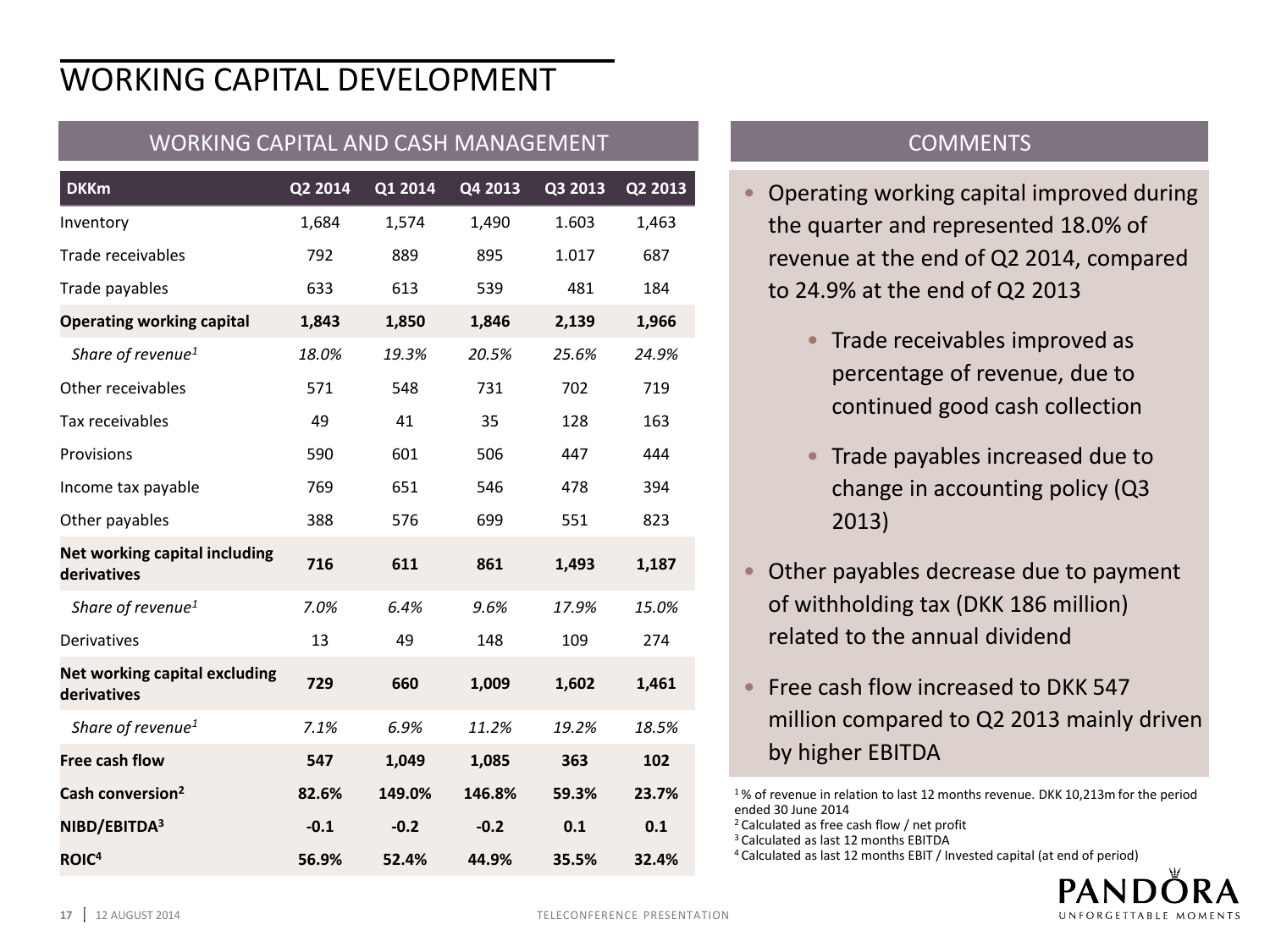### Q2 2014 IN SUMMARY



### SUMMARY

- Revenue was up 31.7%
- Increased diversification across product categories and geographies
- Gross margin increased to 70.7%
- EBITDA margin was 35.1%
- Free cash flow was DKK 547 million
- Revenue guidance upgraded to more than DKK 11.0 billion
- Share buyback of up to DKK 2.4 billion in 2014 on track